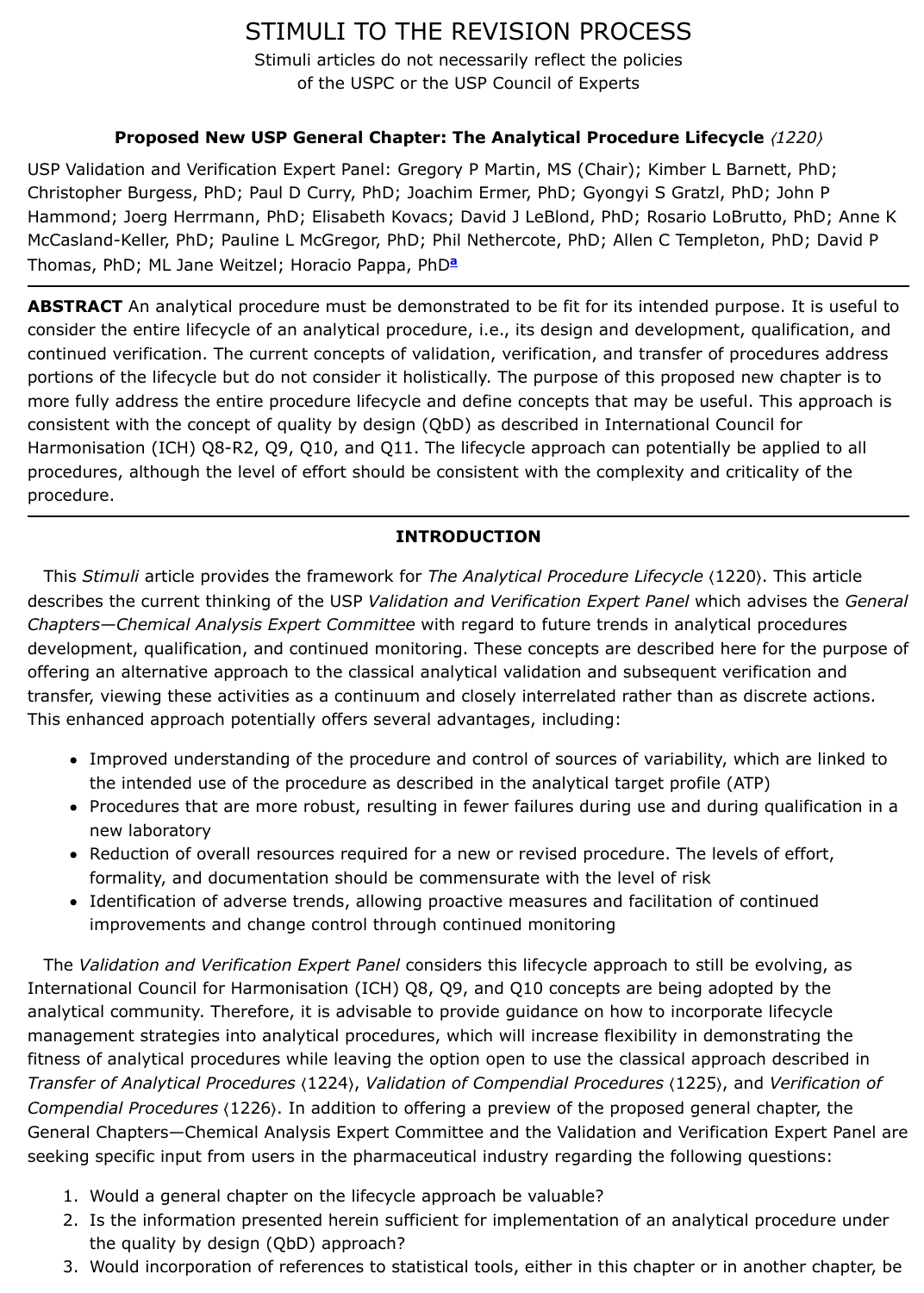wrong decision.

Application of lifecycle management concepts to analytical procedures is based on QbD opportunity to use the knowledge gained from the application of scientific approaches and knowledge to reportable values generated when using the analytical procedure. The conce understood as a systematic approach that begins with predefined objectives and emphasiz process understanding and process control, based on sound science and quality risk mana Q8). The quality risk management (QRM) for an analytical procedure is a systematic proce assessment, control, communication, and review of risk to the quality of the reportable value analytical procedure lifecycle. It is important to understand and control sources of variabil measurement uncertainty is aligned with the decisions that will be made using results generated by an analytical procedure.

### **Lifecycle Stages**

In order to provide a holistic approach to controlling an analytical procedure throughout can use a three-stage concept (see *Figure 1*) that is aligned with current process validatio

- Stage 1: Procedure Design and Development
- Stage 2: Procedure Performance Qualification
- Stage 3: Continued Procedure Performance Verification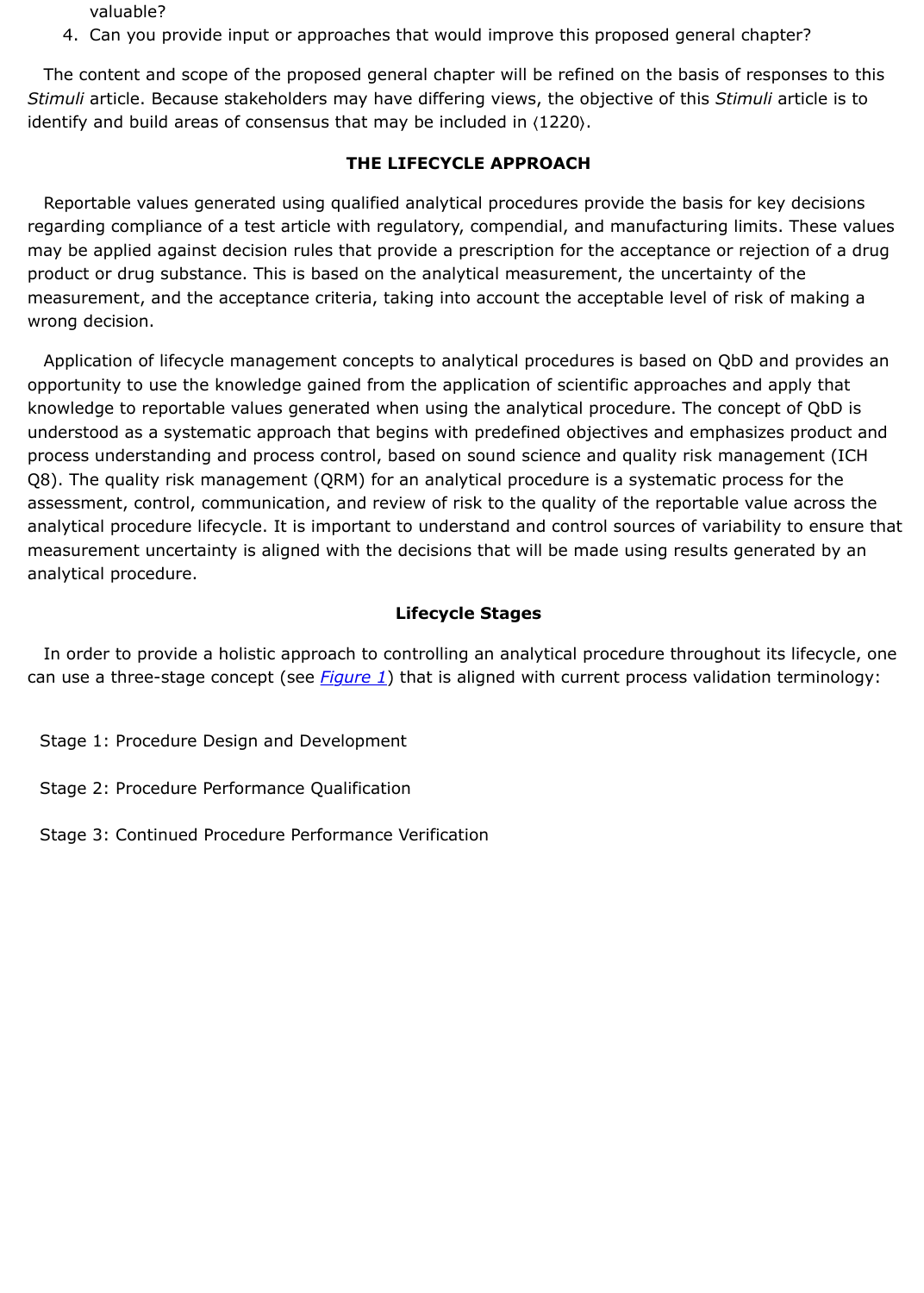

Figure 1. The analytical procedure lifecycle.

## **Analytical Target Profile**

A fundamental component of the lifecycle approach to analytical procedures is having a objective that stipulates the performance requirements for the analytical procedure. These are described in the ATP. The ATP states the required quality of the reportable value produ analytical procedure in terms of the target measurement uncertainty (TMU). ATP criteria a external requirements and not only from the performance of the analytical procedure. The of risk of making an incorrect decision is considered when establishing an ATP. The reporta the mean of multiple analytical results, if there is a defined replication strategy that is documented in the procedure. TMU is the maximum uncertainty that can be associated with a reportable resu remaining fit for its intended purpose. TMU is a consolidation of the uncertainty from all so illustrated in *Figure 2*.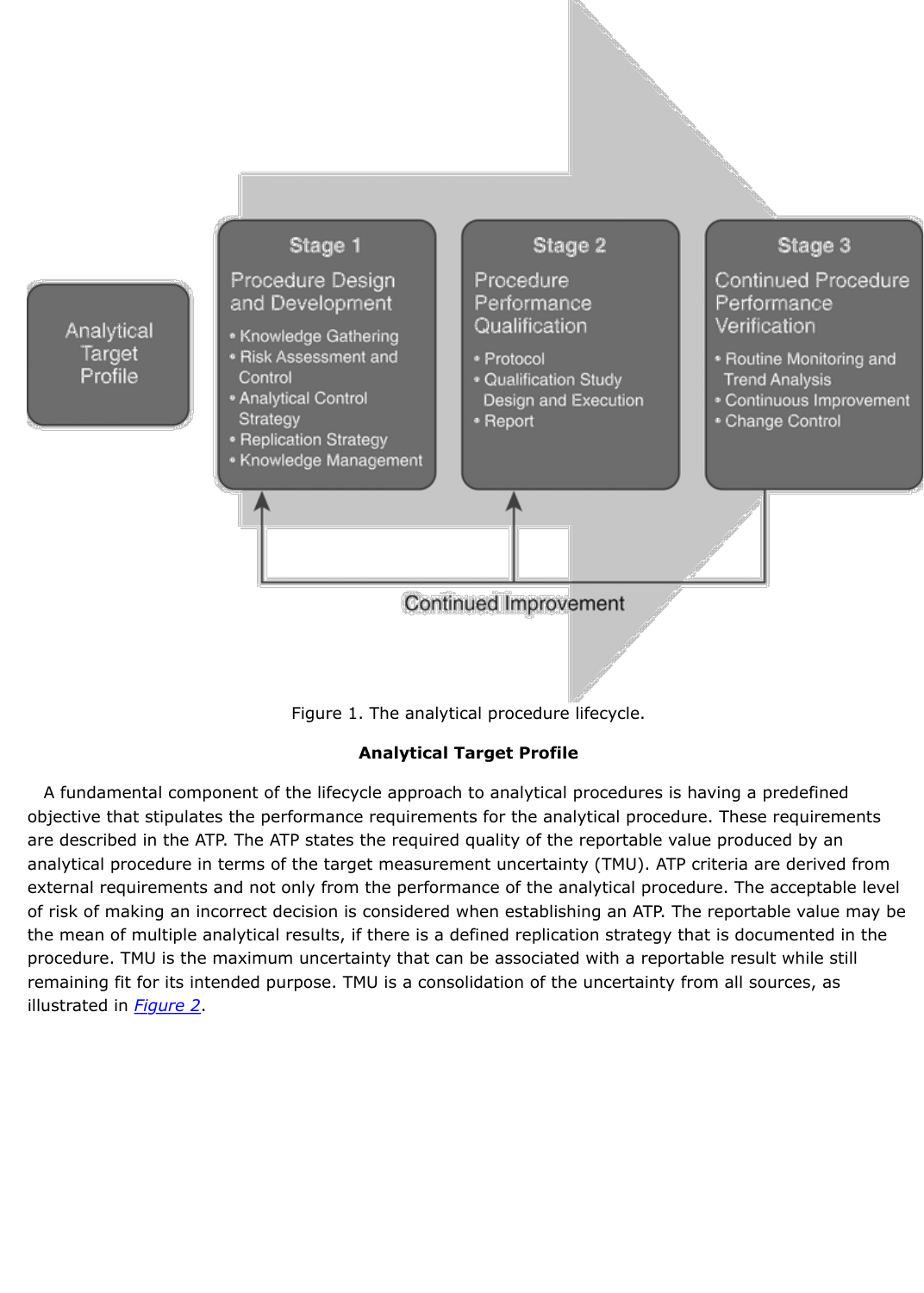

Figure 2. Consolidation of attributes contributing to TMU through accuracy (bias) and

When establishing an ATP, the following should be considered, where relevant:

- Sample to be tested
- Matrix in which the analyte will be present
- Allowable error for the measurement as assessed through accuracy (bias) and pre which make up the TMU
- Allowable risk of the criteria not being met (proportion of results that are expected acceptance criteria)
- Assurance that the measurement uncertainty and risk criteria are met

The current ICH and USP validation guidance can be incorporated into an ATP, with emp quality of the reportable value as shown for a drug product assay (*Example 1*).

## EXAMPLE 1: ATP #1

# The procedure must be able to quantify [analyte] in the [description of test art *presence of [x, y, z] with the following requirements for the reportable values: A 100% ± D% and Precision ≤ E%.*

The ATP inputs for [analyte], [description of test article] and [x, y, z] (which may be im excipients) can be specified. Values for *D* and *E* should be specified. For example, *D* may b percentage of label claim and *E* may be expressed as a percentage of relative standard de Alternative units are acceptable as long as they are unambiguous.

Advantages of this approach to an ATP are:

- The ATP is easy to understand, calculations are relatively straightforward, and data assess for ATP conformance by non-statisticians.
- The ATP includes criteria for accuracy (bias) and precision of the reportable value and is the linked to the quality of the reportable values.
- This approach encourages understanding and control of sources of variability (defi strategy).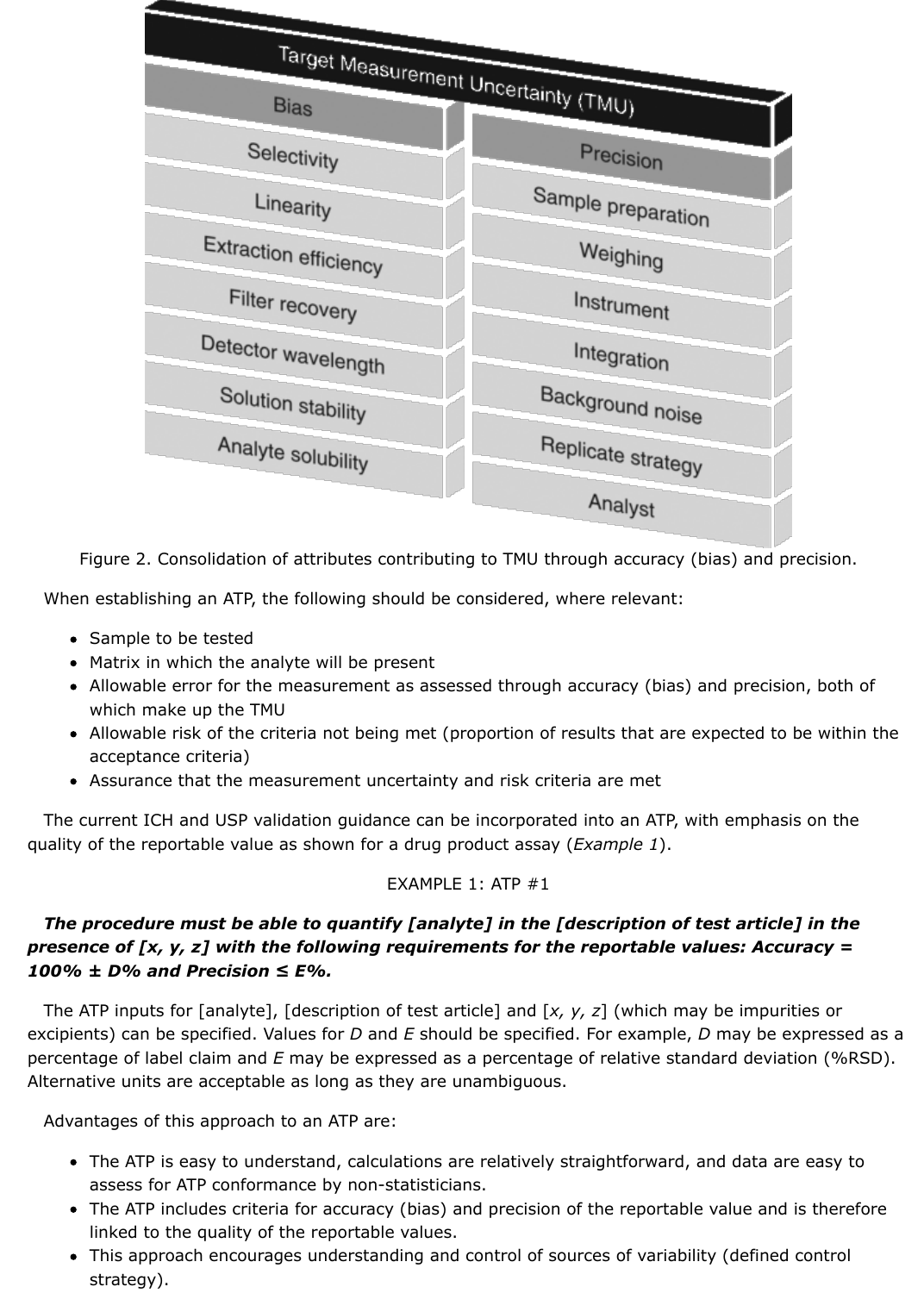Limitations of this approach include:

- Accuracy (bias) and precision are assessed separately so that the TMU of the results is not explicitly defined.
- This approach does not quantify the risk of making a wrong decision by including probability and confidence criteria. However, while the level of risk is not transparent, risk can be controlled through the alignment of specifications and accuracy (bias)/precision criteria such that reportable values that are within specification have a low probability of being on an edge of failure with respect to clinical relevance.

In current approaches, criteria for accuracy (bias) and precision are often established based on generally accepted industry practices using default criteria. However, in a QbD approach, these criteria are aligned with the specification and product and process needs, and the criteria focus on the reportable value.

## EXAMPLE 2: ATP #2

## *The procedure must be able to quantify [analyte] in the [description of test article] in the presence of [x, y, z] so that the reportable values fall within a TMU of ±C%.*

The ATP inputs for [analyte], [description of test article] and [*x, y, z*] (which may be impurities or excipients) can be specified.

This example contains criteria for the TMU, (±*C*%), which is directly linked to the results generated by the procedure. The TMU considers the acceptable difference between the measured reportable value and the target value and can be established based on a fraction of the specification range.

The ATP serves as a reference point for assessing the fitness of an analytical procedure, not only in the development phase but also during all changes within the analytical lifecycle. Note that the ATP is not linked to a specific analytical procedure. Thus, it is conceivable that more than one analytical procedure could meet the requirement of an ATP, and that an alternate procedure that meets the requirement stated in the ATP would be acceptable.

For procedures that do not already have an ATP, including existing procedures in compendial monographs, one can be constructed. For instance, the ATP may be based on product acceptance criteria and any existing requirements for the analytical procedure as stated in the monograph.

In assessing new or existing procedures for their ability to meet an ATP, analysts may use statistical methods for analyzing prospectively designed studies. In the case of existing procedures for which significant data are available, statistical procedures for retrospective evaluation of historical data, such as stability data, laboratory investigations, check samples/controls, release data, and others may be used. The level of variability present in the historical data may trigger additional studies that aim to understand and reduce or eliminate sources of variability and also improve the data quality by means of an optimized control strategy to meet the ATP.

### **STAGE 1: PROCEDURE DESIGN AND DEVELOPMENT**

#### **Knowledge Gathering**

When the need for a procedure is identified, relevant information should be gathered prior to conducting laboratory studies. Such information may include known chemical structures, solubility, reactivity, and stability of the molecules of interest. A literature search may also be useful to understand how the procedure has been applied or modified by others. The intended purpose and fitness for routine use must always be considered. Any relevant information identified during the knowledge-gathering stage—such as the range over which the procedure will be used, criteria for run time, equipment type, and other information—is also considered during the design and development stage. However, this information is not captured in the ATP.

Once the knowledge-gathering phase is complete, the information is used to select an appropriate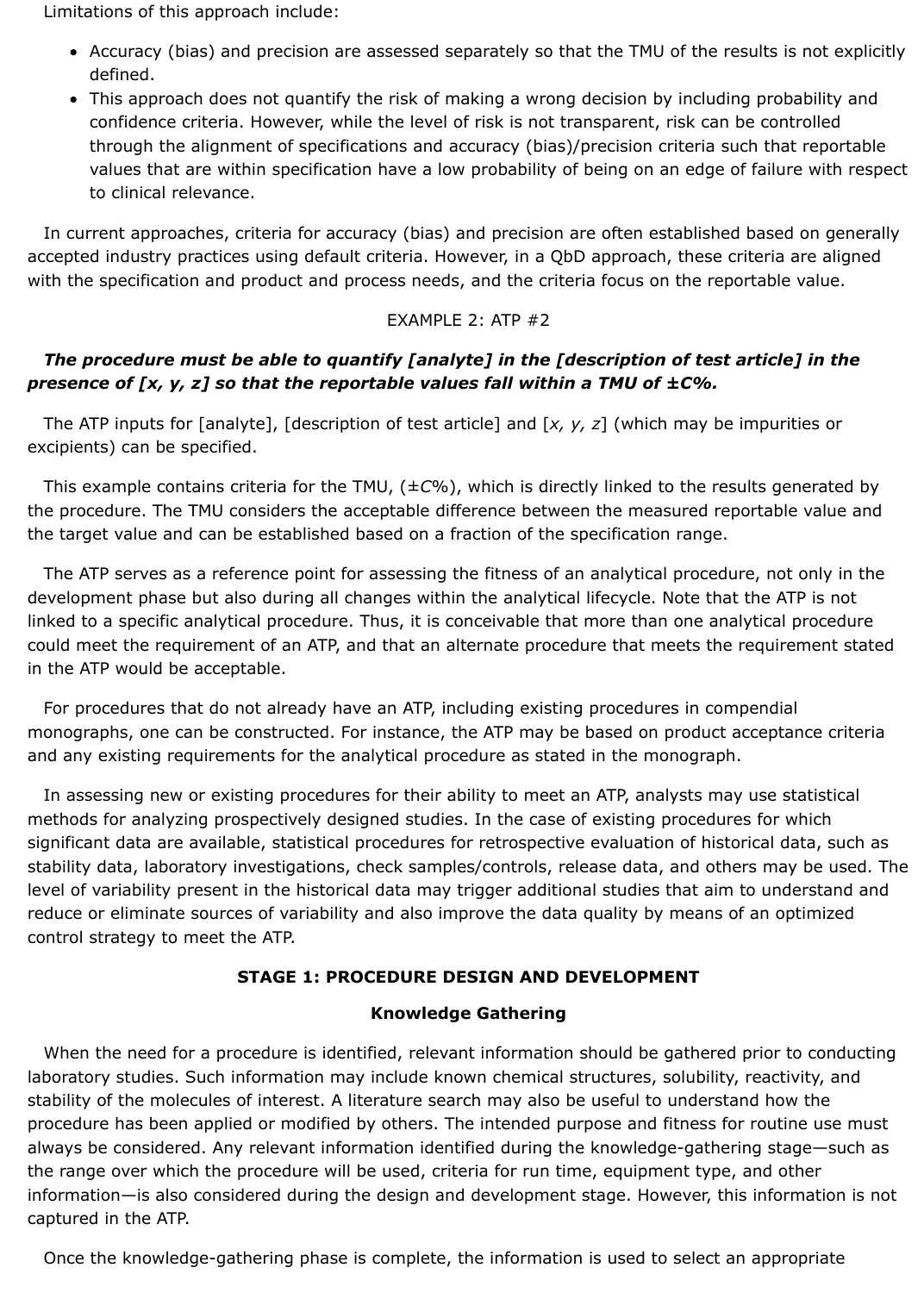a source of procedure variability and/or bias and its influence in the performance of the pr be investigated. In the case of sample preparation that involves dissolving a sample prior systematic extraction studies should be performed to ensure robust, rugged, and complet extraction/dissolution. It is also important to investigate sources of variability and system Stage 1 so that they may be eliminated or controlled during routine use of the procedure.

Besides accuracy (bias) and precision, which are defined in the ATP, experiments may in method-specific performance attributes known as traditional validation characteristics (see However, these characteristics are eventu[ally conso](http://www.usppf.com/pf/pub/data/v431/GEN_STIMULI_431_s201784.html#GEN_STIMULI_431_s201784-fig1)lidated into the ATP attributes.

Risk-assessment tools may be used to prioritize which variables should be studied to evaluate impact on the reportable results. Results from experiments investigating variables can be and justify the control strategy.

Design of experiments (DOE) is a fundamental methodology for the QRM process. It is a method to determine the relationships between variables affecting a process, and it is use and-effect relationships. This information is needed to manage process inputs in order to output of the procedure. Multi-factor studies are a powerful way to develop understanding factor studies are also appropriate in some cases. DOE also utilizes statistical data treatm clear determinations regarding the significance of a variable and/or its interactions toward

## **Analytical Control Strategy**

The analytical control strategy is a planned set of controls, which is the output of the QF derived from an understanding of both the requirements for the reportable value established in the ATP and and the understanding of the analytical procedure as a process.

The variables that need to be controlled and their acceptable ranges (from the risk asse subsequent experiments) should be explicitly specified in the procedure. Typical controls r for variability of calibration and between replicates; instructions for environmental controls temperature, and humidity); sample solution stability; and, for chromatographic methods suitability requirements such as sensitivity, resolution, etc. In addition, the controls may in and aspects related to the sample, sample preparation, standards, reagents, the facility, e operating conditions, the format of the reportable value (i.e., number of replicates), and t monitoring and control.

A replication strategy may be applied to reduce the random variability of the mean (report should be noted that increasing the number of replicates will only reduce the random varia corresponding to the step that is replicated. For example, increasing the number of injections the injection variance, whereas increasing the number of sample preparations will reduce associated with sample preparation.

The analytical control strategy plays a key role in ensuring that the ATP is realized throu lifecycle. Different control strategies may be required in different labs or when using differ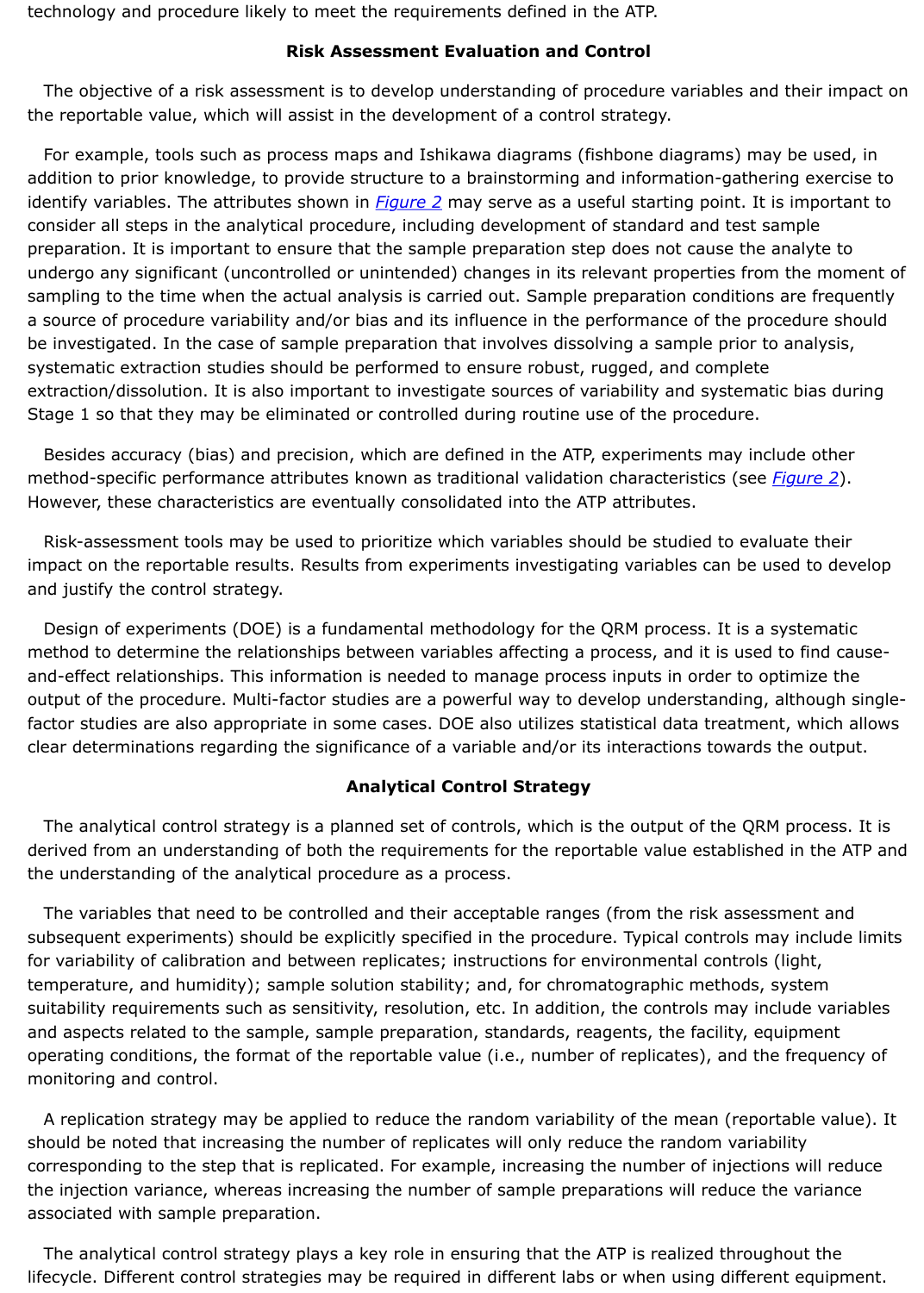### **Knowledge Management**

Knowledge management for analytical procedures is a systematic approach to acquiring, analyzing, storing, and disseminating information, and is an important factor in ensuring the ongoing effectiveness of the control strategy. Knowledge management should include, but should not be limited to, development activities, technology transfer activities to internal sites and contract laboratories, qualification and monitoring studies over the lifecycle of the analytical procedure, and change management activities. The knowledge gathered to develop the procedure understanding should be collected in a repository and shared as needed to support implementation of the control strategy across sites that use the analytical procedure. Changes and improvements to a qualified analytical procedure should be made through the change control system.

## **Preparing for Qualification**

Before beginning a qualification study, data collected during Stage 1 can be assessed to provide supporting evidence for the absence of significant bias and a confirmation that the precision is at an appropriate level, as well as other pertinent analytical characteristics. Although bias and precision estimates at this stage do not guarantee that a qualification study will be successful, they can flag a potentially problematic procedure.

As an integral part of preparation for laboratory qualification to execute a compendial procedure or a procedure from another site, the process of QRM should be carried out, and the control strategy of the procedure should be verified or expanded to ensure that the requirements of the ATP are met.

## **STAGE 2: PROCEDURE PERFORMANCE QUALIFICATION**

Once an ATP has been established and design activities are completed with appropriate minimization of bias and uncertainty, knowledge is compiled and documented. A procedure control strategy is proposed and the performance of the procedure is ready to be qualified. The purpose of qualification is to confirm that the procedure generates reportable values that meet the ATP criteria and remain appropriate for the testing of the product in the environment where it will be used. The laboratory that will be using the procedure to generate results should perform the qualification study.

The protocol for the qualification study should be documented and should include (but is not limited to) the ATP; method-specific performance attributes and acceptance criteria; a description of or reference to the procedure including its control strategy; a description of the experiments including the number of standards, test sample, and series analysis that will be performed; and the statistical approach to be used to analyze the data.

The analytical control strategy may be refined and updated as a consequence of any learning from the qualification study. For example, further controls may be added to reduce sources of variability that are identified in the routine operating environment in an analytical laboratory, or replication levels (multiple preparations, multiple injections, etc.) may be modified based on the uncertainty in the reportable value.

Qualification strategies will depend on the criteria described in the ATP and on the intended use of the procedure.

### **STAGE 3: CONTINUED PROCEDURE PERFORMANCE VERIFICATION**

Stage 3 of the procedure lifecycle ensures that the analytical procedure remains in control, i.e., this stage maintains the established performance level and thus continues to meet ATP criteria. Therefore, the ATP is used as a reference point for the performance of the procedure during Stage 3 of the lifecycle of the analytical procedure.

This stage includes both routine monitoring and evaluation of the analytical procedure's performance after changes to determine if the analytical procedure continues to be fit for purpose.

### **Routine Monitoring**